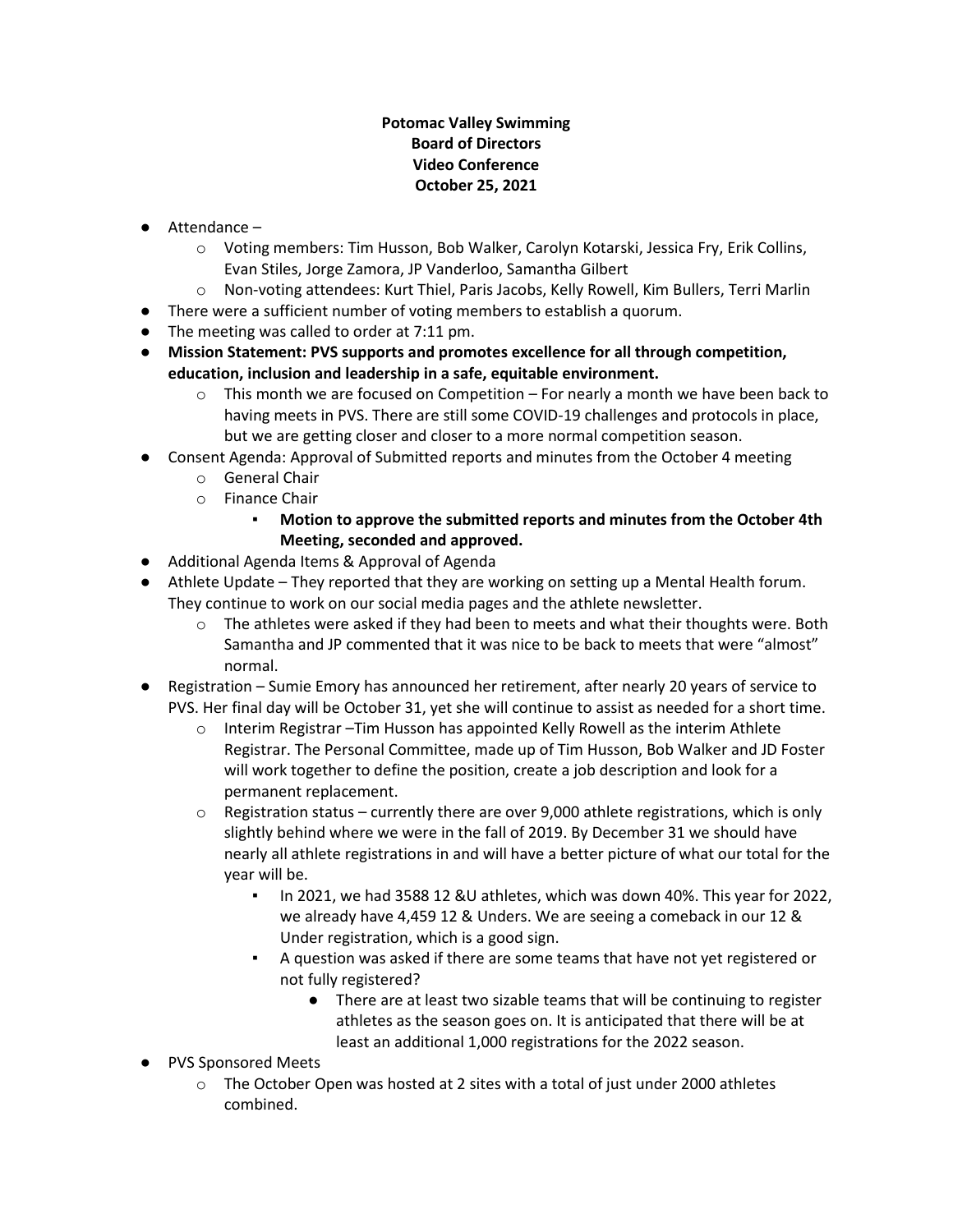- Tim was at Lee District and noted that the meet went well. The weather helped and many athletes were able to be outside in the fresh air ,which was helpful.
	- There were a few issues regarding masks and we need to remember that they are still required. All coaches and officials need to be leaders in this.
- Claude Moore Jess commented that she heard the meet ran well from her staff, but felt that not enough volunteers were scheduled to help with watching the kids and control who had on masks. If there were more volunteers to help there could have been marshals in the stands.
	- Kelly Rowell commented that PAC has previously asked coaches to be in the stands because the athletes do not listen to the marshals, historically. She said that coaches need to be the example by keeping masks on.
	- A concern was raised that some clubs do not have enough coaches to "marshal" and coach at the same time.
	- At the November open in Fairland, where PAC is hosting, the expectation will be to have coaches in the various areas to monitor the athletes.
	- It was noted that there have been a couple of meets where their swimmers have had bad experiences. She commented that many parents feel that they are paying for the coaches to coach, not marshal. It is also still a bit of a numbers game at meets because the larger clubs must limit the number of coaches they bring as there are still capacity limits in most facilities. Parents are willing to volunteer, they just need to be asked.
		- o Many felt that if athletes are not listening to the marshals/parents, then they should be asked to leave. It will be important to create a culture. Athletes should be told the rules, if they do not follow rules, then they can leave.
		- o There needs to be safety measures for the younger athletes when moving through the facility (from the team area to the starting blocks and back).
		- o Need to go back to the November Open Meet Directors and have them ask for more marshals to help with the supervision of the athletes.
		- o One thought was to ask at least 2 parents from each club in the team area to "marshal", would that work? Having parents from the club – club specific for the marshals.
		- o It was suggested that it be written into the meet announcement that X number of marshals (ratio of parents-to-swimmers per session) for the club area.
	- At the St. James where there are bleachers, it makes sense to have parents to help. However, there are other facilities, like Lee District, where the seating area is primarily on the deck. For the November Open, we are using Fairland, St. James, PWCS (which have separate areas) and Providence (similar to Lee District). We will start the conversation with the Meet Directors to try to make it better.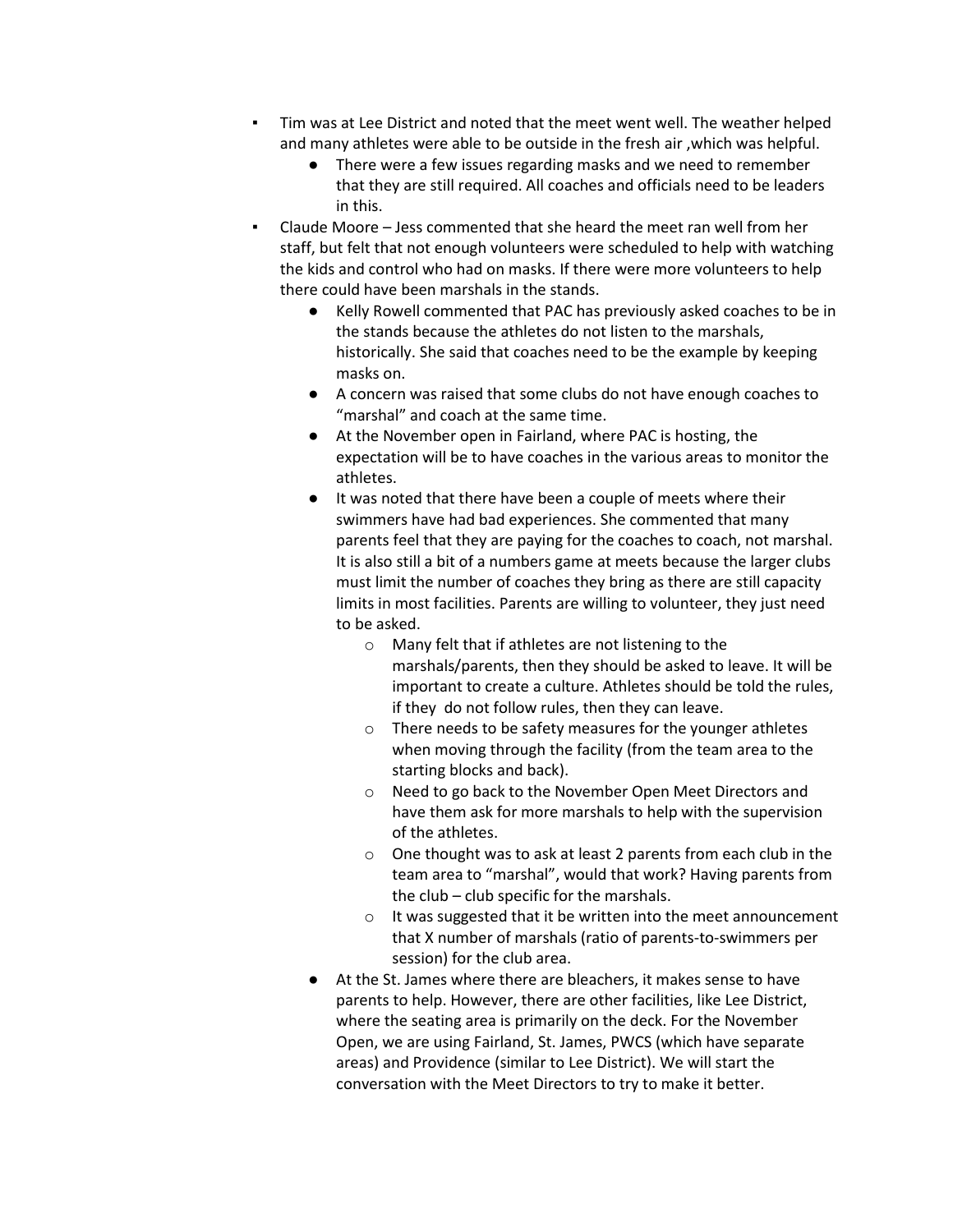- $\circ$  November Open We have 4 sites and 4 meet hosts. Thank you to these clubs for helping out.
	- We will know by the end of the week what the numbers look like.
	- This tends to be the largest of all the Open meets.
	- USA Swimming has not made any comments about extending the COVID-19 protocols/restrictions into 2022. They are hoping not to extend, but they are watching the trends and will make a decision soon.
- $\circ$  The Senior Vice Chair and the Age Group Vice Chair plan to have the qualifying times for the March championship meets out prior to the December meets.
- $\circ$  It was brought to the Governance Committee's attention that the 7pm Monday meetings are difficult for some of the coaches to attend due to their coaching responsibilities.
	- The reason for the 7 pm start time was so the athletes can be on the call and still finish in time to get homework done and get to bed. Tim wants everyone's involvement and feels that a coach should be able to make an adjustment once a month to accommodate the meetings.
- **Other Discussion items** 
	- $\circ$  2022 Spring Zone Meeting Back in the spring, the Eastern Zone voted to go to Ft. Lauderdale with NJ Swimming being the host. They have learned that there is a Formula 1 Grand Prix in South Florida that weekend. They went back to the General Chairs and the meeting will now be the first weekend in May in Fort Myers, Florida. There will be a virtual component so more can attend. This will be on the heels of the USA swimming workshop, where a larger contingent will be allowed to attend, similar to how we used to do it with the Convention. The workshops will be in place to try to replace some of the workshops and meetings that used to be at the Convention. There is a quad plan for the workshops to have different positions emphasized each year.
	- $\circ$  G-Suite Everyone has an email address with the function in PVS. This will help with transitions from board member to board member. The Athletes and Coaches reps do not have a PVS email address. They all have all the back end applications, calendar, drive, office apps; Google Docs, Sheets, Forms. This is for all corporate documents so when you transition to the next person all the information is there for the new person. Anything you do for PVS should be done and saved on the PVS Drive.
	- $\circ$  The Governance Committee will be rotating members to be part of the meeting.
	- o Incidents at a Mini Meet
		- It was reported that there was a Mini Meet this past weekend that was sanctioned for 250 athletes, however over 400 athletes were on site. This caused some issues, and many parents were unhappy, especially since there was not a clerk of course or a way for these young athletes to get lined up for their events.
			- Do we have a procedure for when a club doesn't follow meet protocols that are put into place? Tim does not believe there is anything specific in place at this time but will look back and see what more can be done.
			- Carolyn commented that as part of the Technical Committee, we have to trust that the Meet Directors are going to implement what is in the meet announcement. Now that we are starting to fade out of the strict protocols, we have to assume the MD will continue to follow the stated protocols. We are hopeful that clubs will learn from this experience and things will improve going forward. This is a reflection on PVS as a whole.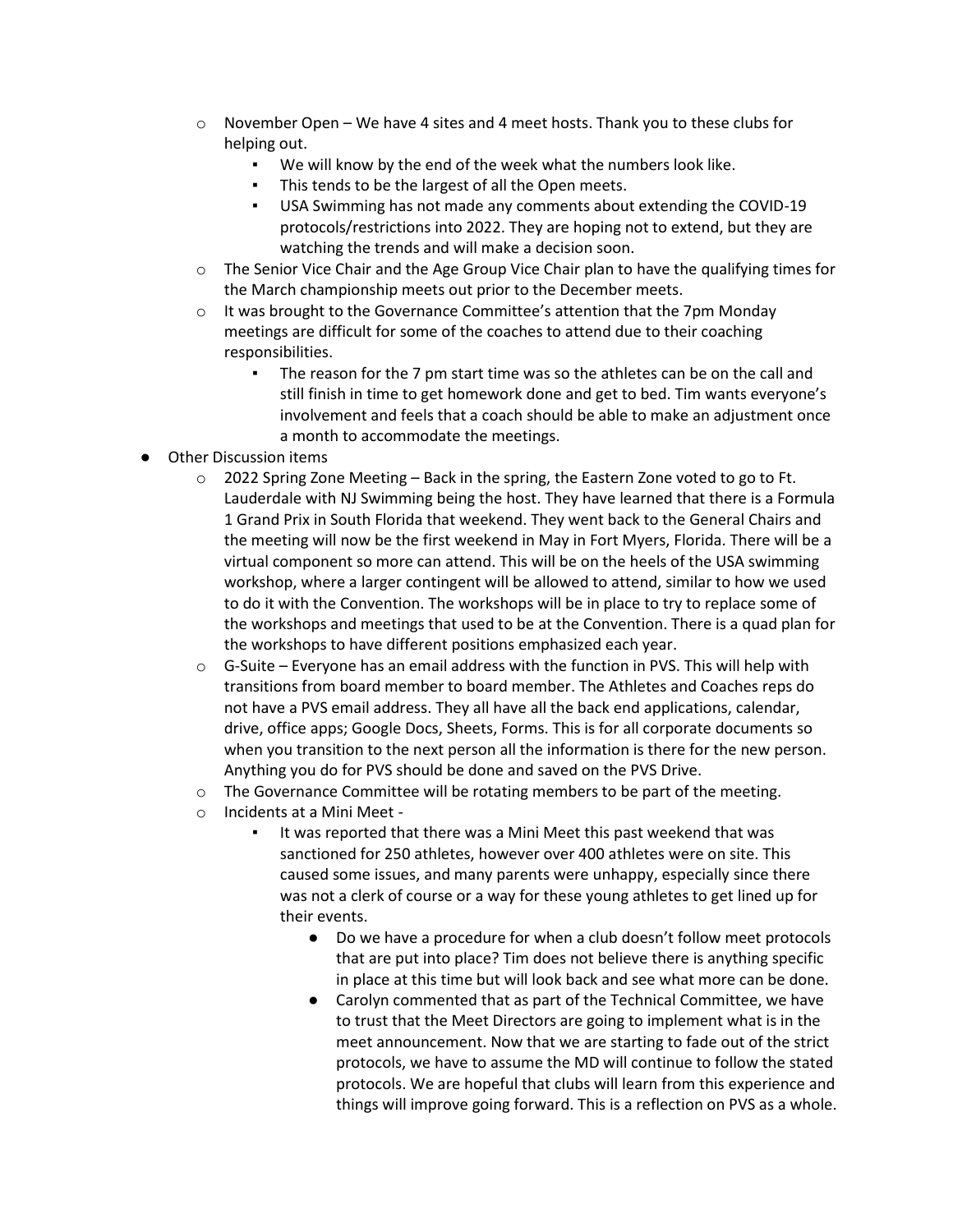- $\circ$  Tim appreciates that the Governance Committee is engaged in the meeting and having a group looking at the meeting from a different perspective. The Governance Committee elected Paris Jacobs as their Committee Chair and Dave DiNardo as the Secretary. Both will be more actively involved in the board meetings. They will be focused on the Bylaws and P&P, reviewing and making sure we are doing what is stated in these important documents.
	- We also need to look into and do a better job on our strategic plan going forward.
- o Conflict of Interest forms please remember to send them to Bob Walker.
- $\circ$  Bob thanked everyone who had sent in their form. Remember it is a yearly form. You can find it on the PVS website or in the Admin report from the October 4 meeting. There are still some outstanding forms.
	- It was noted that the Governance Committee members also need to sign them.
- Next scheduled meeting: November 29, 2021
- The meeting was adjourned at 8:02 PM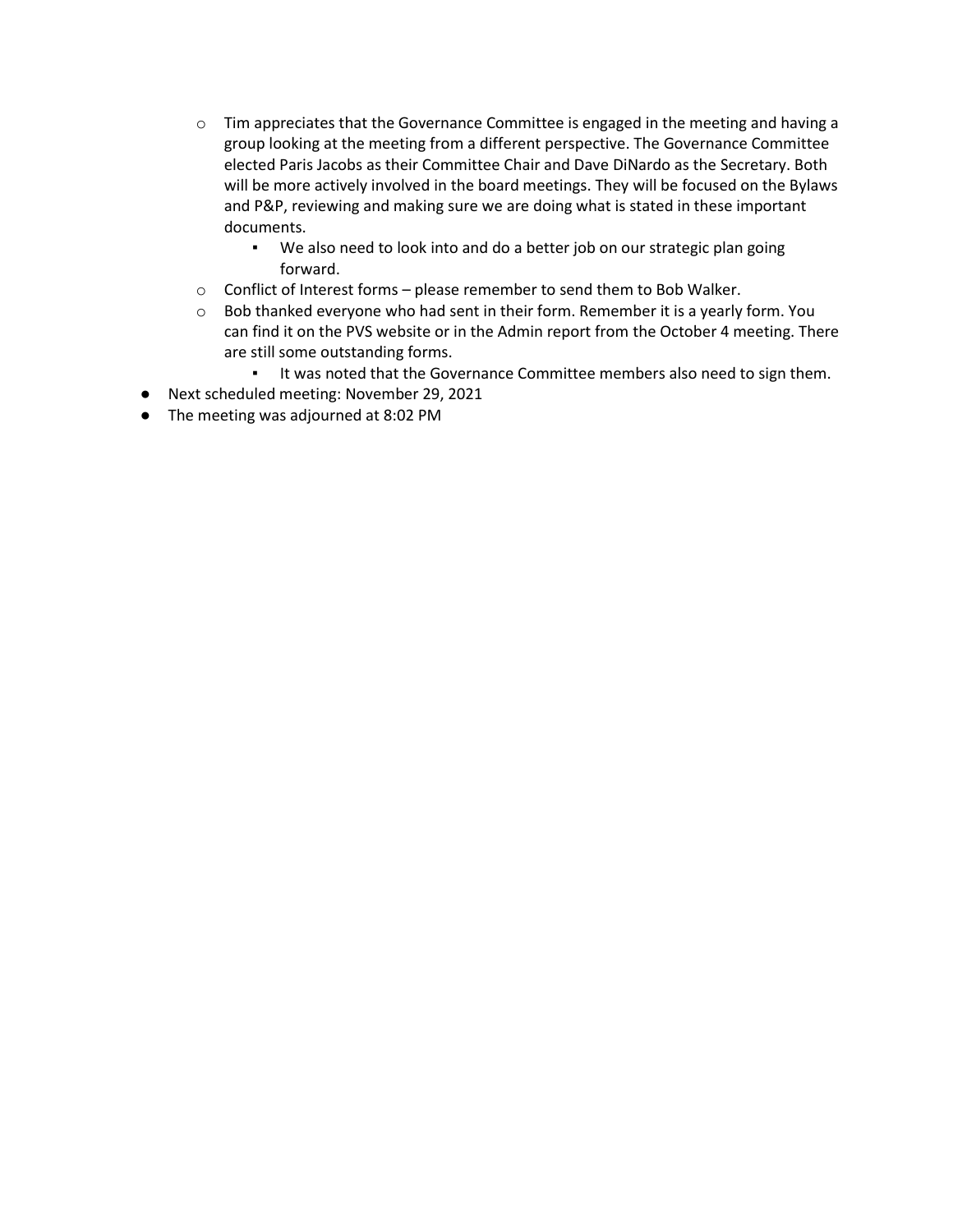

# **General Chair's Report October 25, 2021 Board Meeting**

**PVS Registrar** - Sumie Emory is retiring after working for 20 years as the PVS Registrar. We thank her for her service and dedication as the PVS membership nearly doubled in size over that time period.

As the Personnel Committee defines the position and searches for a replacement, Kelly Rowell will act as the Interim Registrar. Sumie has already been working with Kelly on the transition.

**Registration** - As of today (Oct 25, 2021), PVS has registered more than 9,000 athletes for 2022. While we won't have a clear picture of the 2022 registration until January 1, 2022, this number of registrations looks good. For comparison, the total athlete registration for 2021 was 9,191 and for 2020 it was 12,558.

An example of this good news is the athlete registration in the 12&U category. There were 3,588 12&U athletes registered in 2021 (down from 6,068 in 2020). We have already registered 4,459 12&U athletes for 2022.

**USA Swimming Select Camps** - This month, USA Swimming held three select camps in Southern California. The following PVS athletes and coaches were selected to attend those camps.

Girls Select Camp - Tatum Wall, Sophia Duncan, Jessice Fry (coach) Boys Select Camp - Aiken Do, Landon Gentry, JT Ewing, Evan Stiles (coach) Diversity Select Camp - Christine Haslem (coach)

**Coaches Advantage Tutorial (CAT)** - Due to continuing problems with the LEARN platform, USA Swimming has extended the expiration date of the CAT for all that expire before January 31, 2022.

**2022 Eastern Zone Spring Meeting** - The Eastern Zone voted at the 2021 Spring Meeting to hold the 2022 meeting in Ft. Lauderdale. It was subsequently learned that a Formula 1 race that weekend made hotel rooms expensive and scarce. Ft. Meyers, FL was selected as the alternative. The meeting will be the weekend of May 6-8, 2022. Virtual access to the meetings is planned.

------------------------------------------------------------------------------------------------------------------------------------------

#### **PVS Mission Statement**

PVS supports and promotes excellence for all through competition, education, inclusion, and leadership in a safe, equitable environment.

### **PVS Vision Statement**

PVS aims to achieve excellence in and out of the pool as a diverse community grounded in a shared love of competitive swimming.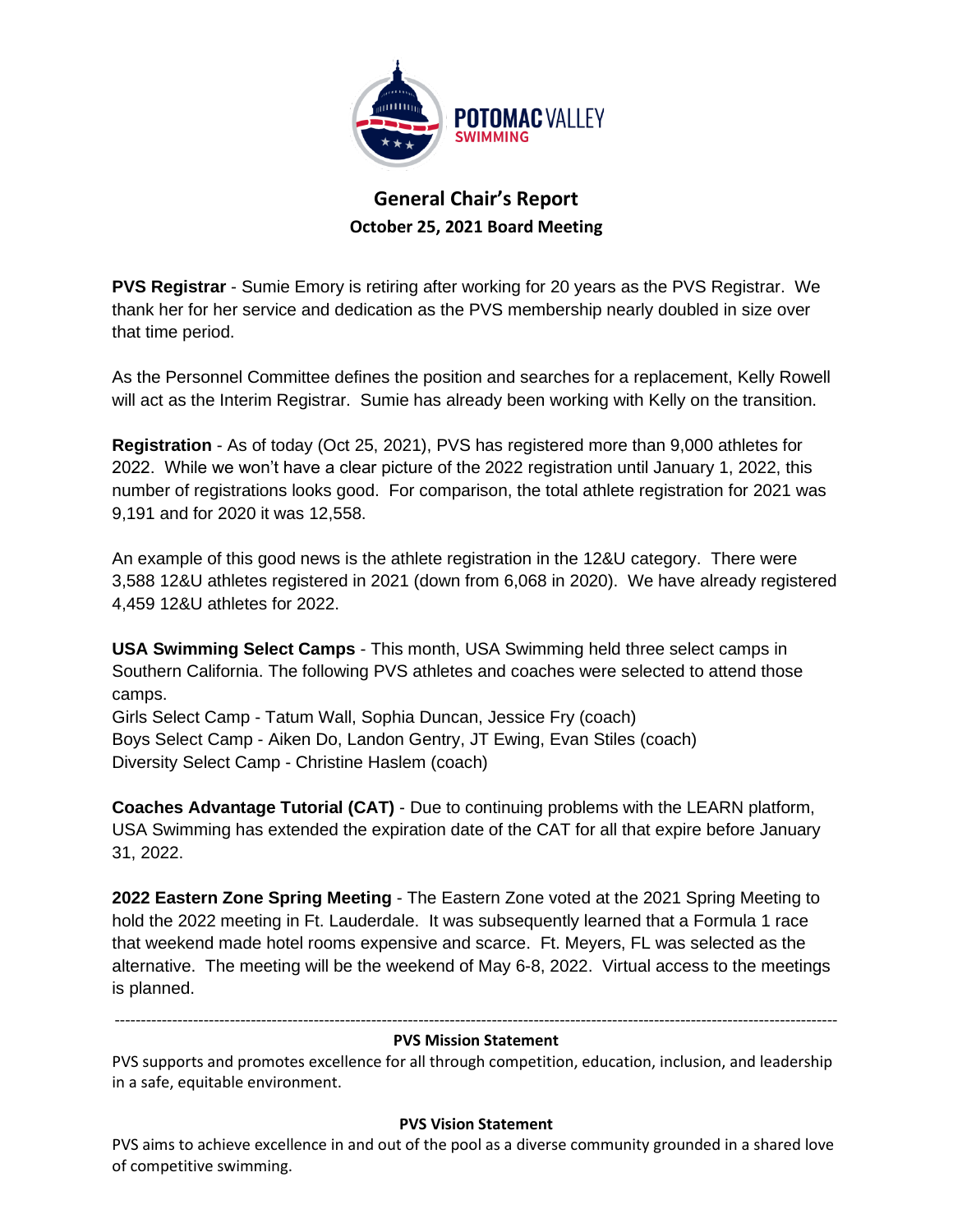

**General Chair's Report October 25, 2021 Board Meeting**

**PVS Open Meets** - The PVS October Open was successfully held at two sites. Thanks to the meet hosts for making them happen. Lee District - 13 teams, 1071 athletes, 4235 splashes Claude Moore - 10 teams, 868 athletes, 3412 splashes

After I secured a fourth host for the November Open, a meet announcement was published late last week. Entries are due this Thursday, October 28.

**Zone Director's Council (ZDC)** - As Eastern Zone Director, I am a member of the ZDC. The council meets at least once a month. The council includes all Zone Directors and Athlete Representatives. USA Swimming staff is also part of the meetings. The council has the mission of facilitating communication between USA Swimming Headquarters and the LSCs.

**2022 USA Swimming Club Excellence** - Potomac Valley Swimming has the following five clubs recognized as one of the top 200 clubs in USA Swimming. Congratulations! Gold - NCAP, AAC Silver - RMSC, FISH, MACH

**Zoom Licenses** - USA Swimming will again be offering group discounted Zoom Enterprise Licenses to clubs and LSCs for 2022. PVS makes good use of this license for board meetings, committee meetings, and officials clinics.

Stay safe! Stay healthy! Get the vaccine when it is available to you. And, continue to practice COVID-safe behaviors.

Tim Husson General Chair [GeneralChair@pvswim.org](mailto:GeneralChair@pvswim.org)

------------------------------------------------------------------------------------------------------------------------------------------ **PVS Mission Statement**

PVS supports and promotes excellence for all through competition, education, inclusion, and leadership in a safe, equitable environment.

### **PVS Vision Statement**

PVS aims to achieve excellence in and out of the pool as a diverse community grounded in a shared love of competitive swimming.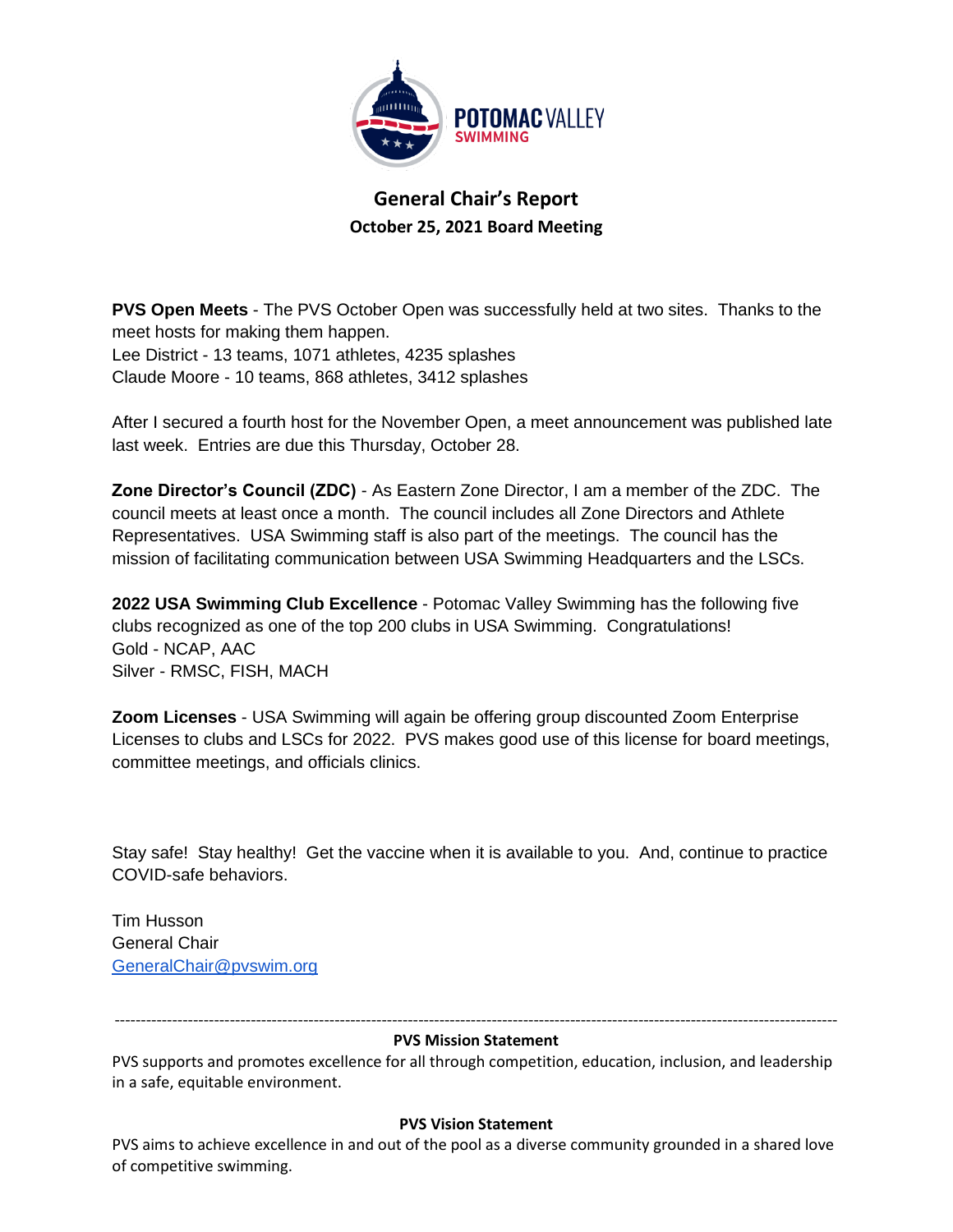

# **Potomac Valley Swimming Finance Report as of October 24, 2021**

# **PPP Loan Forgiveness Application - 2 nd loan status**

We are awaiting posting of the Loan Forgiveness Application by Wells Fargo for the second PPP loan PVS received in February 2021. This should be posted toward the end of the month. Once available, PVS will complete the form and expect this loan to be forgiven, similar to our first PPP loan.

### **PVS Finance Function**

I continue to be impressed by the systems advances implemented in recent years. For example, subsequent to the PVS October Open sessions I became aware of alerts and Meet Director reports my predecessor developed and sent to the hosting clubs to facilitate the sessions and ensure proper reporting. The Meet Director's Report has now been updated to reflect decisions made at the last HOD.

# **PVS Financial Results To Date**

Appearing below are the most recent profit and loss statement and balance sheet in summary form. With the surge in registration net income, PVS's overall net income of just over \$140,000 suggests an overly encouraging picture. We certainly should not often expect such a performance. However, to give this some context, the comparable figure in 2018 was \$101,000, so one shouldn't overly depreciate good news.

Respectfully submitted,

J.D. Foster Vice Chair Finance Potomac Valley Swimming October 24, 2021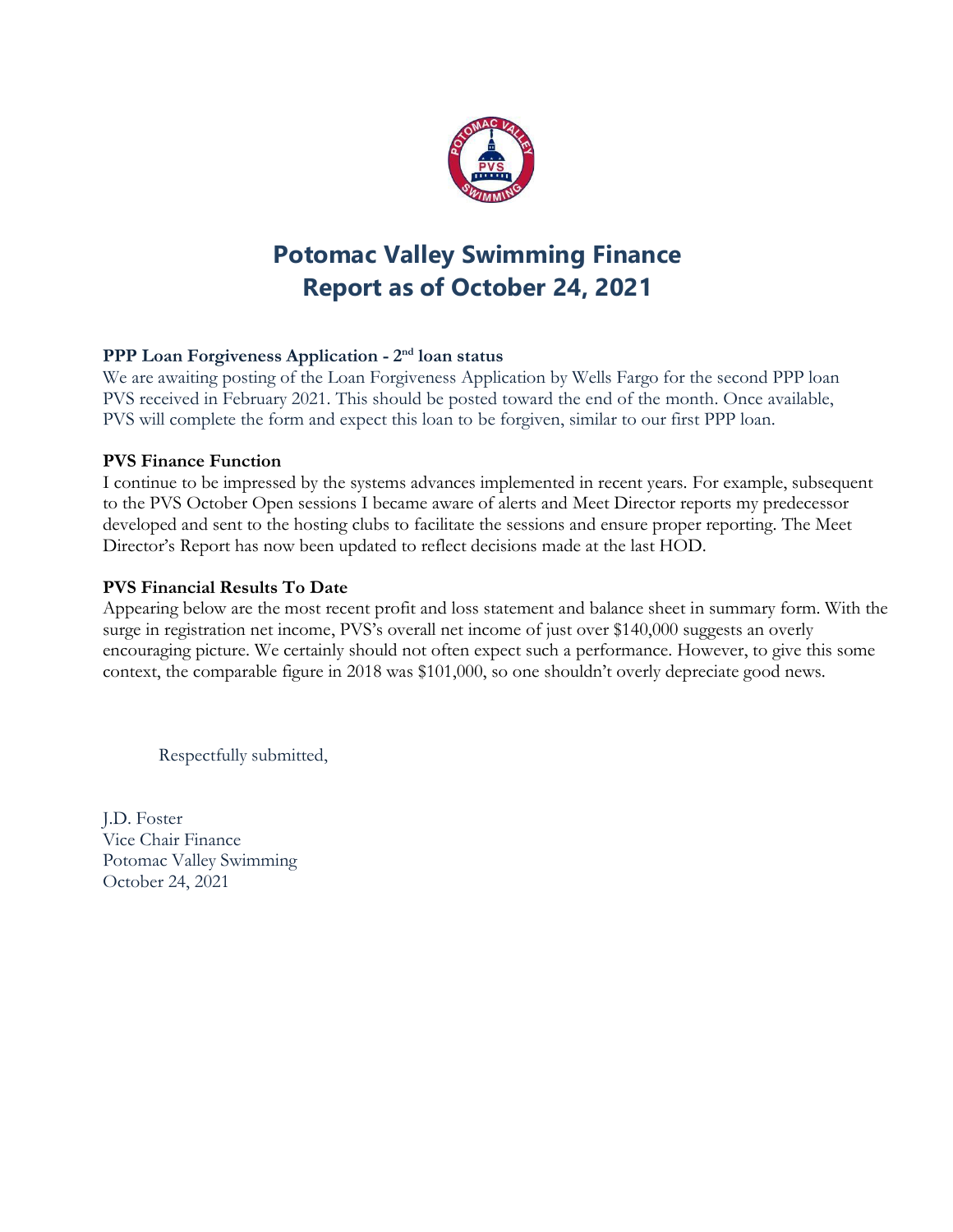|                                  | September      |
|----------------------------------|----------------|
| <b>Ordinary Income/Expense</b>   | 2021           |
| Income                           |                |
| Registration Income              |                |
| Athletes Registration            | 614,424        |
| <b>USA</b> Swimming              | $-428,356$     |
| <b>Total Athletes</b>            | 186,068        |
| Non-Athletes Registration        | 15,180         |
| <b>USA</b> Swimming              | $-15,180$      |
| <b>Total Non-Athletes</b>        | $\overline{0}$ |
| Clubs Registration               | 200            |
| <b>USA</b> Swimming              | <u>-140</u>    |
| <b>Total Clubs</b>               | 60             |
| Carried into Next FY             | $-46,532$      |
| Carried from Past FY             | 27,777         |
| <b>Total Registration Income</b> | 167,373        |
| Swimposium Income                | 3,400          |
| <b>Investment Income</b>         | 216            |
| Cap Gain/Loss (Unrealized)       | $-12,961$      |
| <b>CC</b> Points                 | <u>75</u>      |
| Total Income                     | 158,103        |
| <b>Expense</b>                   |                |
| Officials Support                | 202            |
| Swimposium                       | 3,600          |
| <b>Employees' Salaries</b>       | 10,820         |
| Payroll Taxes                    | 828            |
| Miscellaneous Expenses           | 2,612          |
| Total Expense                    | 18,062         |
| <b>Net Ordinary Income</b>       | 140,041        |